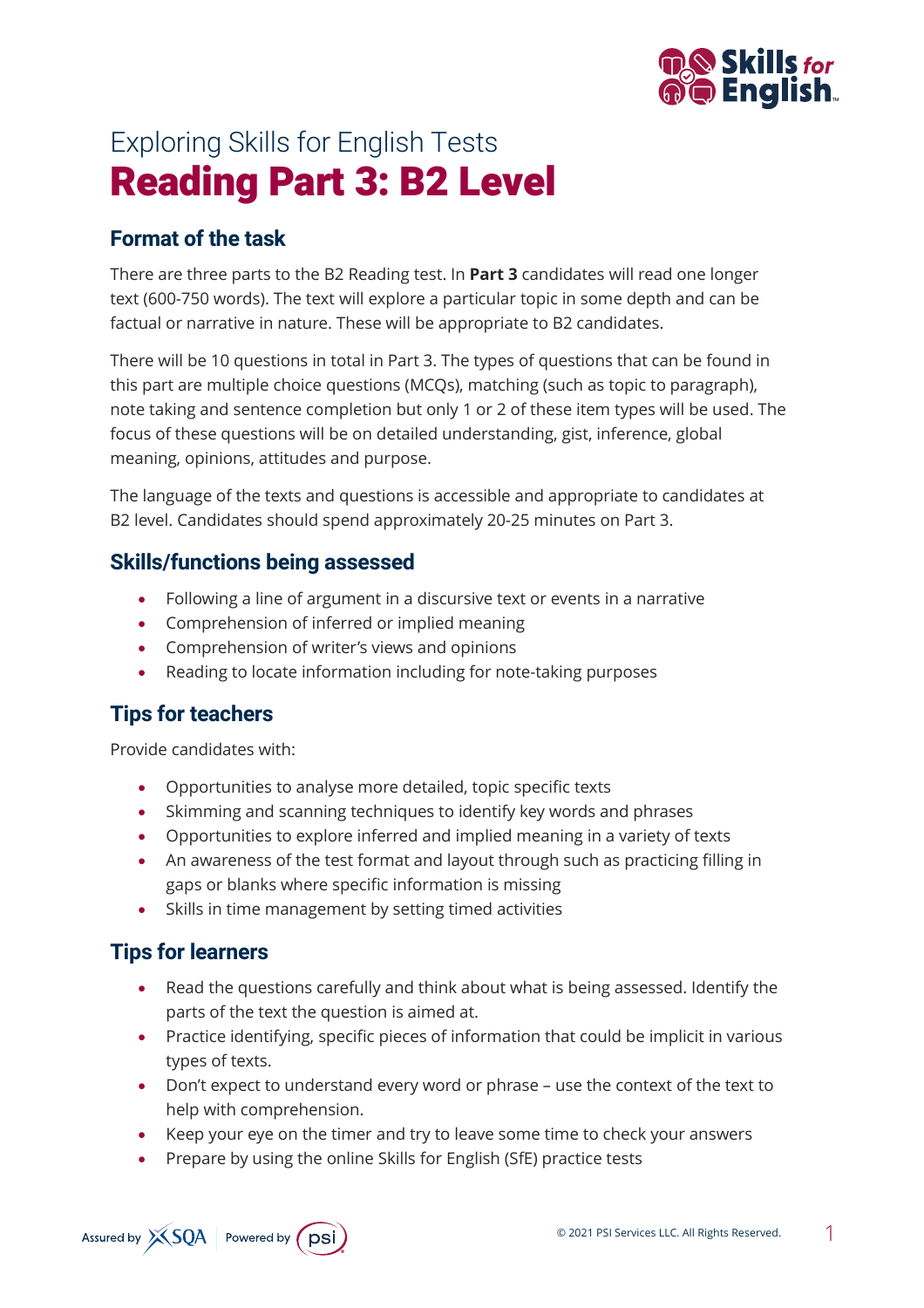

## **Sample B2 Reading Part 3 Task**

This is a short example extract from the type of text and questions a candidate may encounter in Part 3.

Read the text and answer the questions that follow.

#### **The Manipulation of Shoppers**

This is a typical Part 3 text as it explores a topic in some depth.

Q1

Q2

It has become clear that supermarkets know what we want and know how to make us buy more of their **products**. They even know how to make us buy things we don't want or need as well. For them, it's all about maximizing **profits**. The layout and position of every supermarket shelf has been designed specifically to make us dip into our pockets as much as possible. Remember the last time you went shopping for those one or two essential items, but left with a full trolley of goods? Well, here is why…

The first section of the supermarket is known as at the 'decompression zone.' Located at the store entrance, this area is designed to make the shoppers feel relaxed. It is an open space compared to the aisles and is usually used to promote *items* on sale. The idea is to make shoppers feel that there are **bargains** to be found in the rest of the store. This section also includes the sale of newspapers, magazines and books which further promotes a relaxed feeling. Shoppers can take their time, read something for a few minutes and feel at home in the supermarket. From a marketing point of view, the shoppers are already spending more time in the store than they had planned and are browsing items that were not even on their shopping list. So far so good for the supermarket designers.

The words highlighted in yellow show how incorrect answers are mentioned within the text – candidates therefore need to consider each

Write ONE or TWO words from the text to complete the answers.

- 1) The focus of supermarket designers is mainly to increase for the organisation.
- 2) Supermarkets convince the customer that \_\_\_\_\_\_\_\_ will be available if they continue inside.

Spelling must be accurate, and answers should be written exactly as they appear in the text.

Assured by XSQA Powered by psi